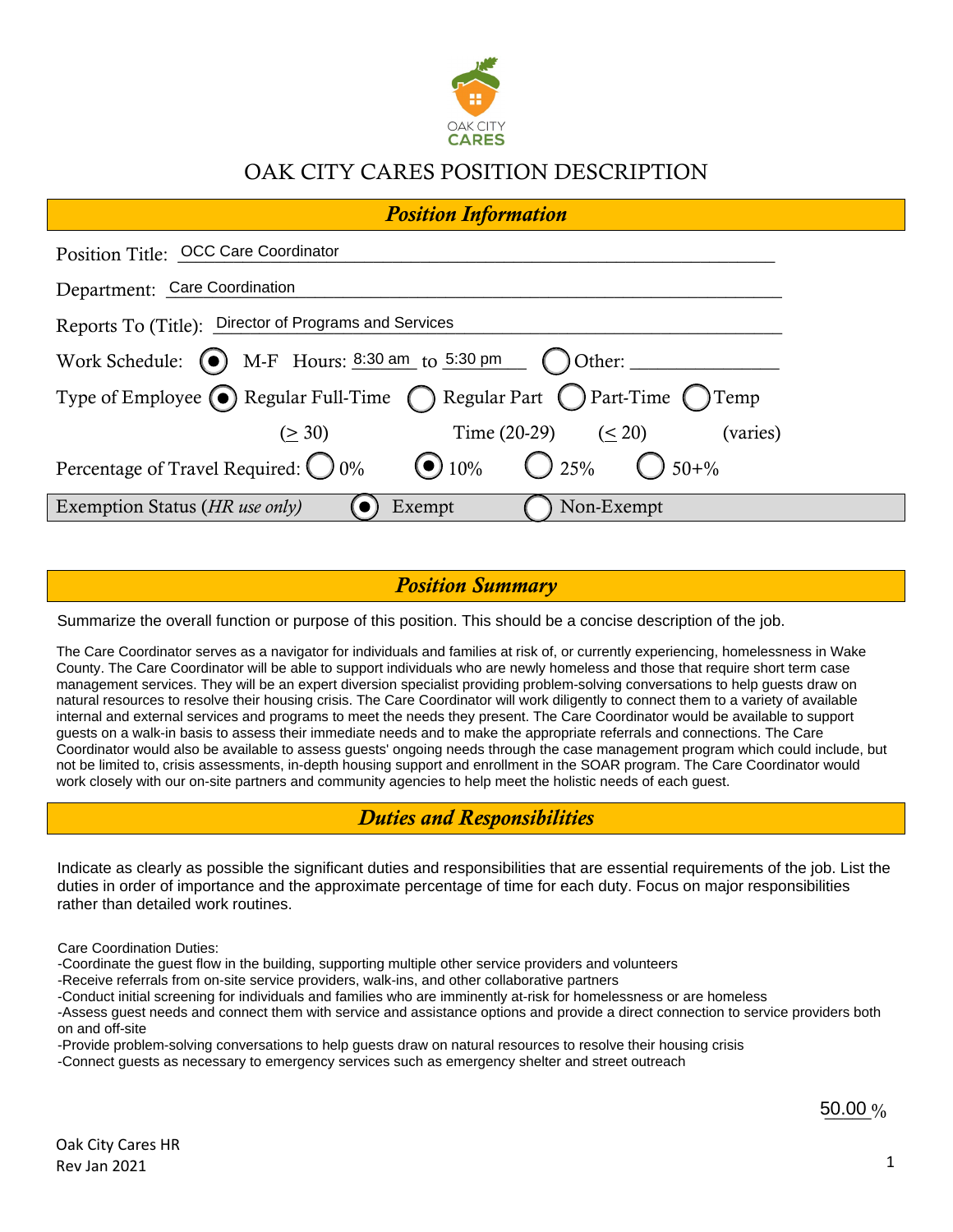### *Duties and Responsibilities continued from page 1*

Case Management Duties:

-Maintain a caseload of individuals and families with whom you will develop comprehensive service plans which should include clear action steps for each party to follow-up, in order to connect each individual/family with:

o Service providers which will develop comprehensive housing plans

 o Other needed services (i.e health, behavioral health, employment, etc.) and make referrals and on-site connection to services as appropriate, arranging transportation as necessary.

-Develops and implements crisis housing plans which include consideration of alternatives to entering the crisis housing system.

25.00 %

Other Duties:

-Collaborate with on-site service providers on the care and follow-up of guests

-Support and participate in Intern development

-Partner with and support OCC Outreach Care Coordinator to connect with unsheltered friends off-site

-Enter guest information and record of services into Homeless Management Information System (HMIS) in a timely manner

-Attend Oak City Cares staff meetings

-Participate in meetings with on-site partner agency staff

-Perform other tasks as assigned by the supervisor

 $25.00\frac{9}{6}$ 

- Attend agency, staff and community meetings as determined by supervisor

- Perform other duties associated with the general responsibilities of this position and/or as assigned by supervisor

> $\frac{0}{0}$ 5.00

> > $^{0}/_{0}$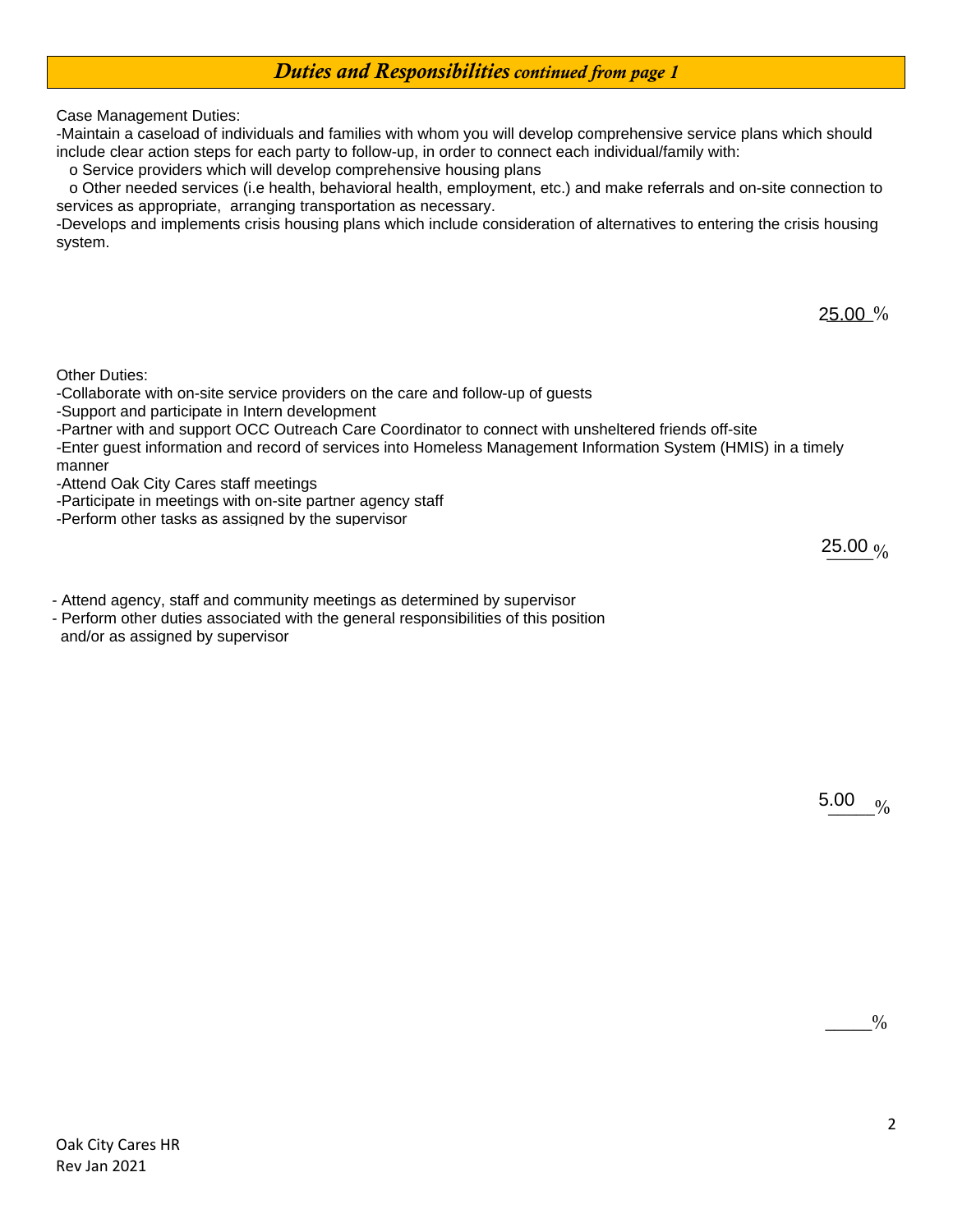| <b>Position Qualifications</b>                                  |                                                                    |  |  |  |  |
|-----------------------------------------------------------------|--------------------------------------------------------------------|--|--|--|--|
| Formal Education (minimal level REQUIRED for this position)     |                                                                    |  |  |  |  |
| No minimum education level                                      |                                                                    |  |  |  |  |
| High School Diploma or GED                                      |                                                                    |  |  |  |  |
|                                                                 | Associates or other 2-year degree including technical/trade school |  |  |  |  |
| Bachelors Degree                                                |                                                                    |  |  |  |  |
| Masters or Professional Degree                                  |                                                                    |  |  |  |  |
| Doctorate                                                       |                                                                    |  |  |  |  |
| Degree in specific subject area:                                | Degree Type: Social Work or other human services-related field     |  |  |  |  |
|                                                                 | Concentration:                                                     |  |  |  |  |
|                                                                 |                                                                    |  |  |  |  |
| Work Experience (minimum experience REQUIRED for this position) |                                                                    |  |  |  |  |

# Less than 1 year  $\bullet$  1-3 years 4-6 years 7-9 years

10+ years

Years of specific work experience: Field: Case Management/Homeless Services

Years of Experience: 2

## **Qualifications**

-Ability to work with a wide variety of clientele, with a warm and welcoming attitude

- -Ability to deliver services in a manner consistent with the agency's values of human dignity for all and caring, compassionate guest-centered care.
- -Ability to be flexible and work collaboratively in a fast-paced, and rapidly changing work environment while maintaining a sense of calm for guests and partners
- -Extensive knowledge of housing and homelessness

-Strong de-escalation and mediation skills

-Knowledge of HUD guidelines and experience working with subsidized housing and programs such as Emergency Shelter, Section 8, Shelter Plus Care, Rapid Re-Housing, etc.,

- -Current knowledge of best practice models, including Housing First, Coordinated Entry and Assessment, Mental Health Recovery, Harm Reduction, and Critical Time Intervention
- -Authorized to work in the U.S.

-Valid NC Driver's License and a vehicle in working order for business use

-Bilingual strongly preferred